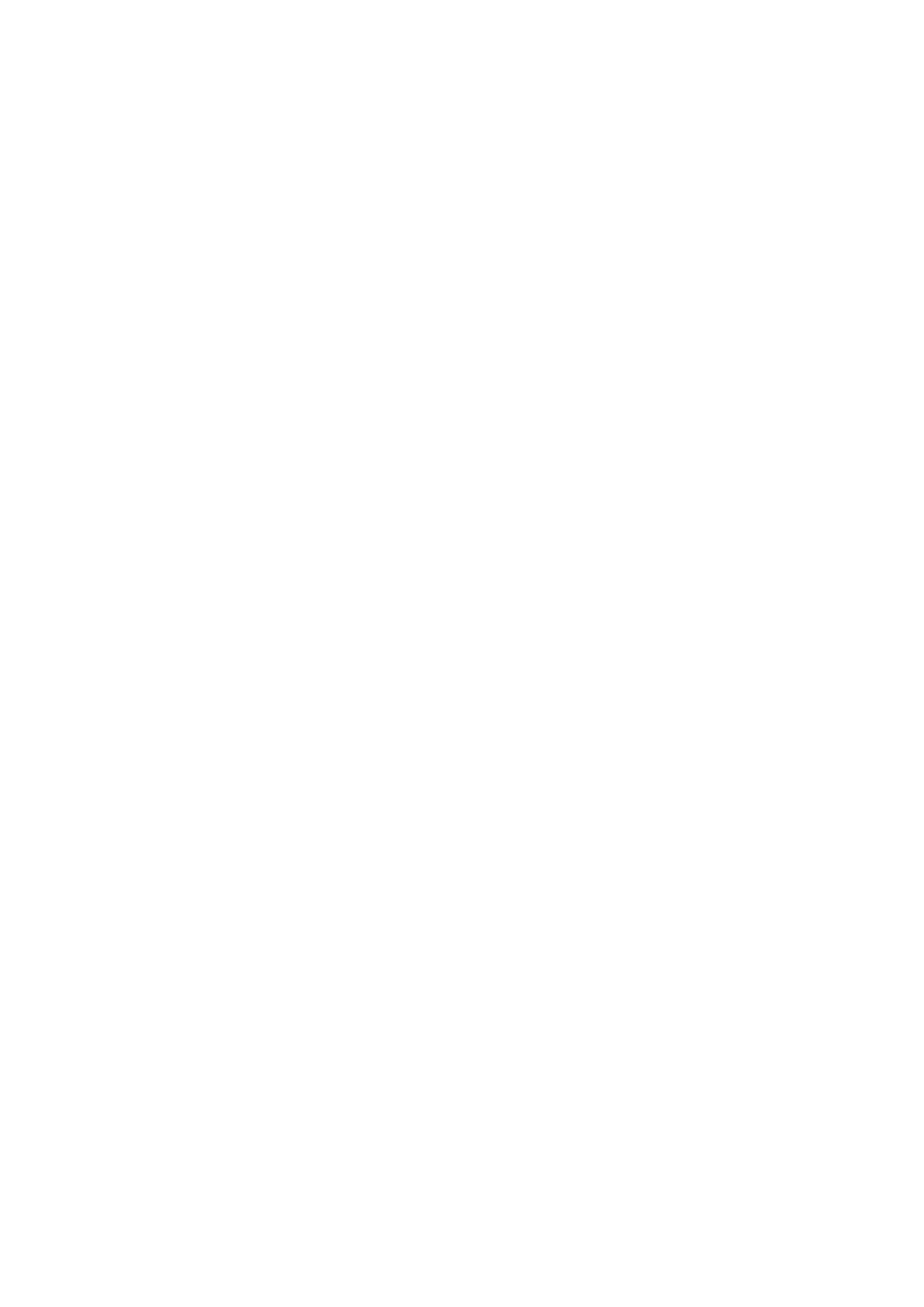# **Copyright notice**

This EAC document is copyright-protected by EAC. While the reproduction of this document by participants in the EAC standards development process is permitted without prior permission from EAC, neither this document nor any extract from it may be reproduced, stored or transmitted in any form for any other purpose without prior written permission from EAC.

Requests for permission to reproduce this document for the purpose of selling it should be addressed as shown below or to EAC's member body in the country of the requester:

*© East African Community 2021 — All rights reserved East African Community P.O. Box 1096, Arusha Tanzania Tel: + 255 27 2162100 Fax: + 255 27 2162190 E-mail: eac@eachq.org Web: www.eac-quality.net*

Reproduction for sales purposes may be subject to royalty payments or a licensing agreement. Violators may be prosecuted.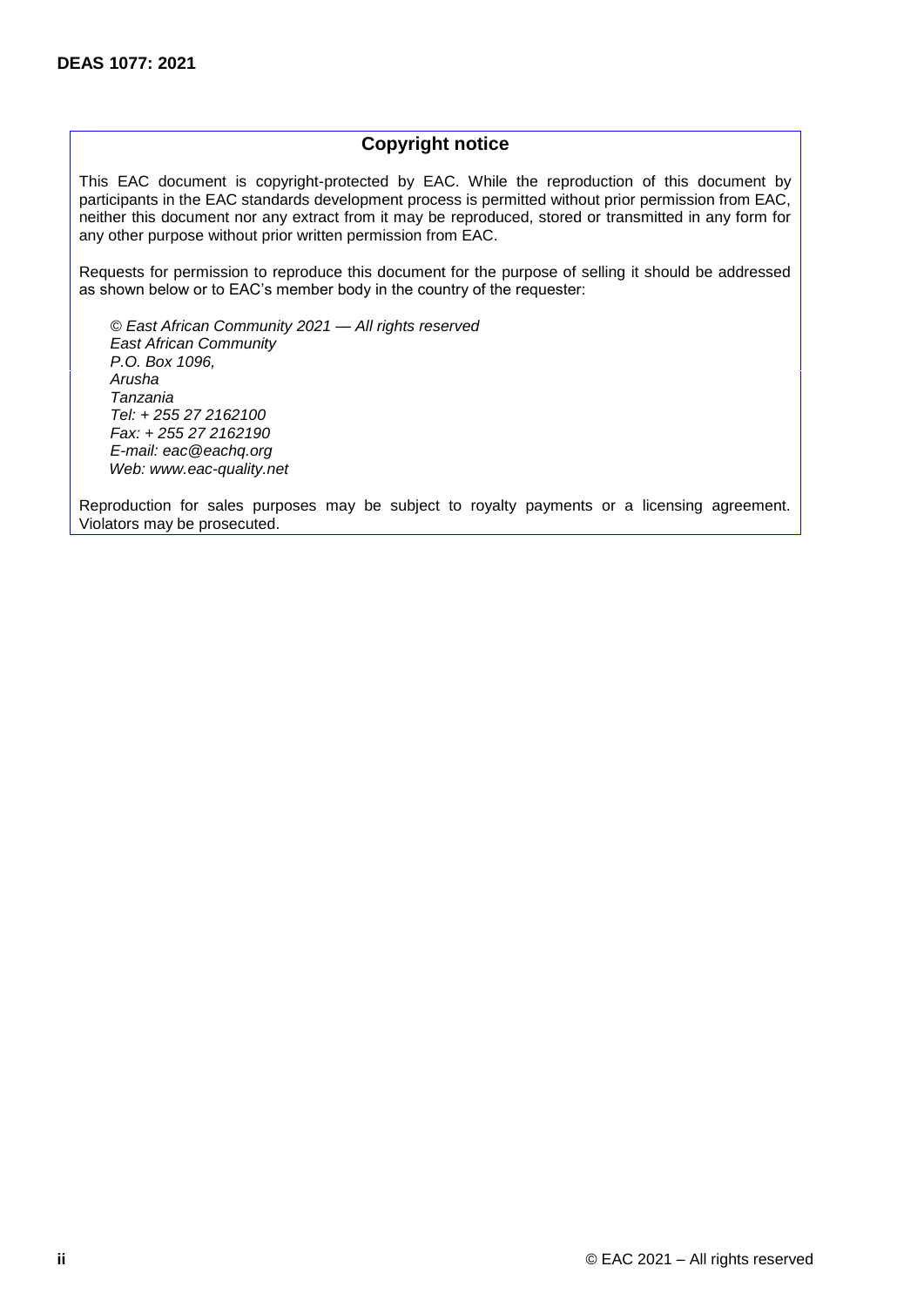# **Foreword**

Development of the East African Standards has been necessitated by the need for harmonizing requirements governing quality of products and services in the East African Community. It is envisaged that through harmonized standardization, trade barriers that are encountered when goods and services are exchanged within the Community will be removed.

The Community has established an East African Standards Committee (EASC) mandated to develop and issue East African Standards (EAS). The Committee is composed of representatives of the National Standards Bodies in Partner States, together with the representatives from the public and private sector organizations in the community.

East African Standards are developed through Technical Committees that are representative of key stakeholders including government, academia, consumer groups, private sector and other interested parties. Draft East African Standards are circulated to stakeholders through the National Standards Bodies in the Partner States. The comments received are discussed and incorporated before finalization of standards, in accordance with the Principles and procedures for development of East African Standards.

East African Standards are subject to review, to keep pace with technological advances. Users of the East African Standards are therefore expected to ensure that they always have the latest versions of the standards they are implementing.

The committee responsible for this document is Technical Committee EASC/TC 006, *Spices, condiments and culinary herbs*.

Attention is drawn to the possibility that some of the elements of this document may be subject of patent rights. EAC shall not be held responsible for identifying any or all such patent rights.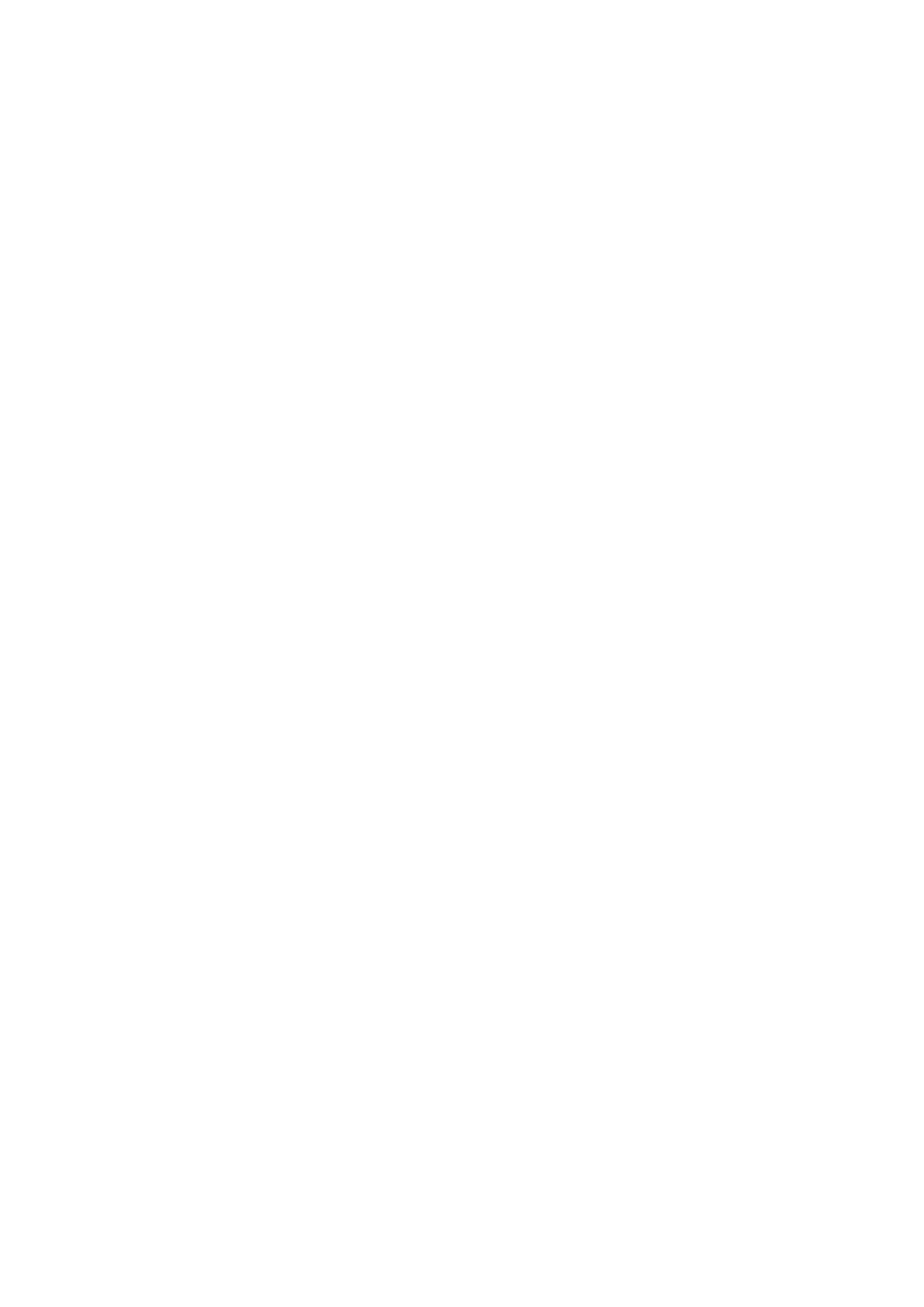# **Coriander (***Coriandrum sativum* **L.) whole or ground (powdered) — Specification**

# **1 Scope**

This draft East African Standard specifies requirements, sampling and test methods for coriander seed (*Coriandrum sativum* L.), in the whole and ground (powdered) forms intended for human consumption

# **2 Normative references**

The following documents are referred to in the text in such a way that some or all of their content constitutes requirements of this document. For dated references, only the edition cited applies. For undated references, the latest edition of the referenced document (including any amendments) applies.

*Codex online guideline for pesticide residues in food*

CODEX STAN 193, *Codex general standard for contaminants and toxins in food and feed*

EAS 38, *Labelling of pre-packaged foods — General requirements*

EAS 39, *Hygiene in the food and drink manufacturing industry — Code of practice* 

EAS 803, *Nutrition labelling — Requirements*

EAS 804, *Claims — General requirements*

ISO 4833-1*, Microbiology of the food chain — Horizontal method for the enumeration of microorganisms — Part 1: Colony count at 30 °C by the pour plate technique* 

ISO 5498, *Agricultural food products — Determination of crude fibre content — General method*

ISO 6571, *Spices, condiments and herbs — Determination of volatile oil content (hydrodistilation method)*

ISO 6579 (all parts), *Microbiology of the food chain — Horizontal method for the detection, enumeration and serotyping of salmonella* 

ISO 16050, *Food stuffs — Determination of aflatoxin B1, and the total content of aflatoxin B1, B2, G1 and G2 in cereals, nuts and derived products — High-perfomance liquid chromatographic method* 

ISO 16649-2, *Microbiology of food and animal feeding stuffs — Horizontal method for the enumeration of beta – glucuronidase-positive Escherichia coli — Part 2: Colony count technique at 44ºC using 5-bromo-4-chloro -3 indolyl beta –D-glucuronide*

ISO 927, *Spices and condiments — Determination of extraneous matter content*

ISO 928, *Spices and condiments — Determination of total ash*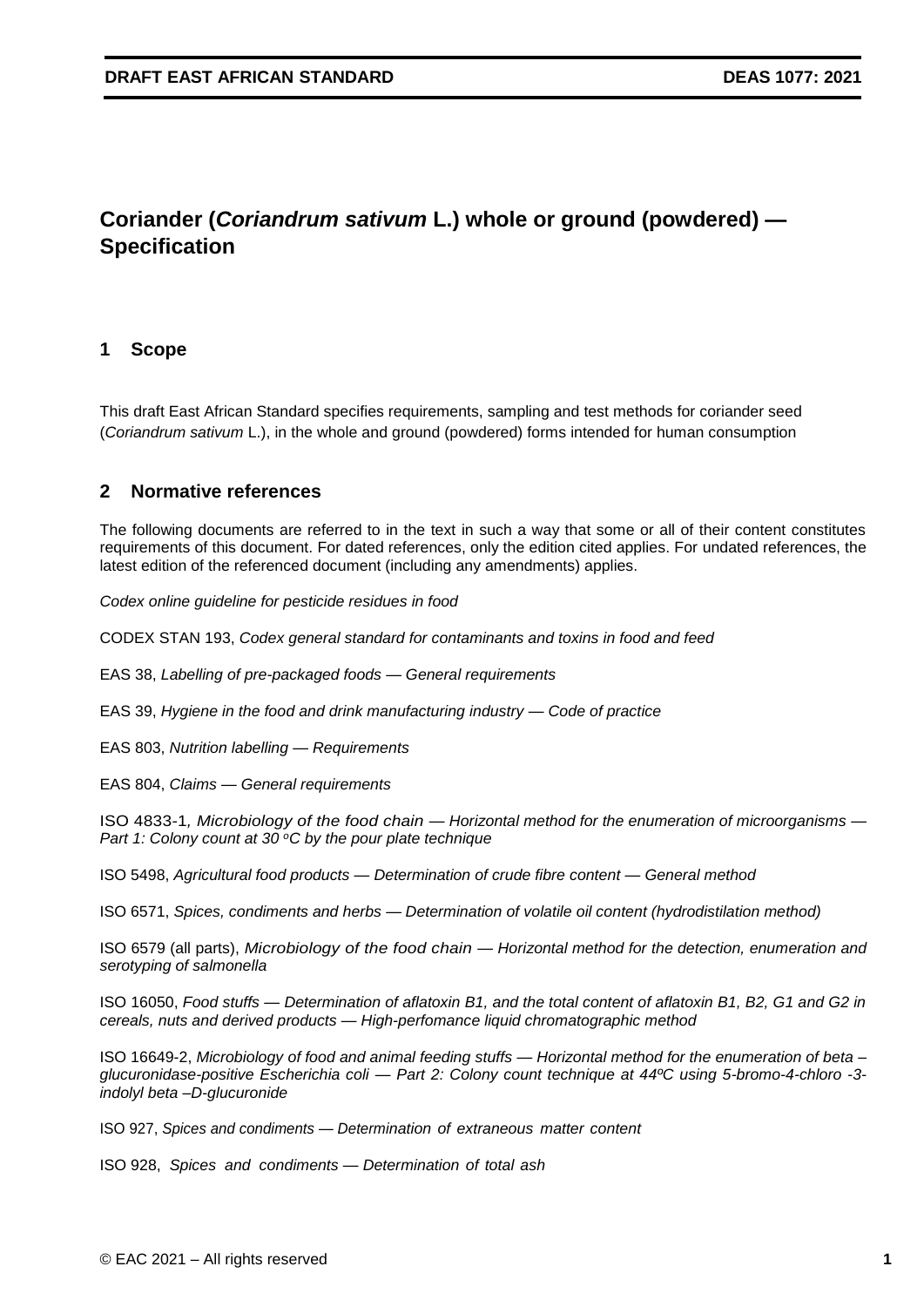ISO 930, *Spices and condiments — Determination of acid-insoluble ash*

ISO 939, *Spices and condiments — Determination of moisture content — Entrainment method*

ISO 948, *Spices and condiments — Sampling*

ISO 1208, *Spices and condiments — Determination of filth*

# **3 Terms and definitions**

For the purposes of this document, the following terms and definitions apply.

ISO and IEC maintain terminological databases for use in standardization at the following addresses:

— ISO Online browsing platform: available at<http://www.iso.org/obp>

#### **3.1**

#### **coriander**

is the dried mature fruit of *Coriandrum sativum* L. The colour of the fruit is yellowish brown to light brown and the shape is generally spherical to elliptical, measuring about 2 mm to 6 mm in diameter.

#### **3.2**

#### **split fruits**

fruits that have been split longitudinally into two parts.

#### **3.3**

#### **damaged, discoloured, immature, shrivelled and weevil led fruits.**

includes whole or split fruits that are damaged, discoloured or shrivelled and also includes those showing signs of partial or whole bores as a result of their having been eaten by weevils or other insects

# **4 Requirements**

# **4.1 General requirements**

Coriander shall

- a. have a typical aroma and flavour characteristic of the spice.
- b. It shall be free from musty odour.
- c. be classified in two groups, A and B, according to the volatile oil content.
- d. be free from living insects, and shall be practically free from moulds, dead insects, insect fragments and rodent contamination visible to the naked eye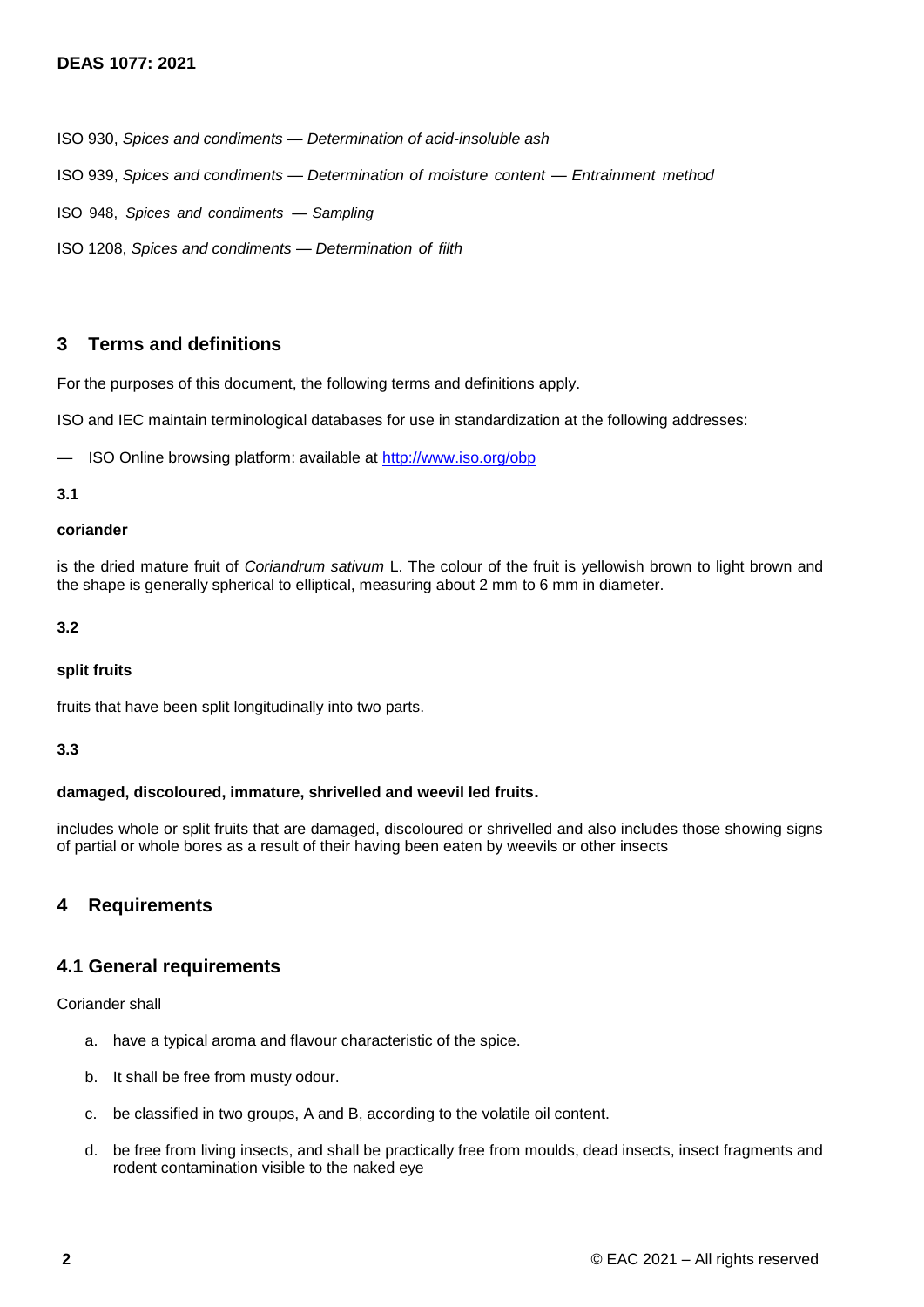# **4.3 Specific requirements**

**4.3 1** Coriander, whole and ground (powdered), shall comply with the requirements specified in Table 1 and 2, when tested in accordance with the specified methods.

|                                                    | <b>Requirements</b> |               |         |        |                |
|----------------------------------------------------|---------------------|---------------|---------|--------|----------------|
|                                                    | Whole               |               |         | Ground | <b>Test</b>    |
| <b>Characteristic</b>                              | Grade 1             | Grade 2       | Grade 3 |        | method         |
| Extraneous matter, % (m/m), max.                   | 1.5                 | $\mathcal{P}$ | 4       |        | <b>ISO 927</b> |
| Split fruits, % (m/m), max.                        | 5                   | 10            | 10      |        |                |
| Damaged, discoloured fruits, etc.,% (m/m),<br>max. | 2                   | 3             | 7       |        |                |

#### **Table 1 — Grading requirements for coriander**

#### **Table 2: Specific requirements for coriander**

| Characteristic                                      | Requirements   | Test method     |  |
|-----------------------------------------------------|----------------|-----------------|--|
| Volatile oils, % (ml/100 g), on dry basis           |                |                 |  |
| Group A, more than                                  | 0.5            | <b>ISO 6571</b> |  |
| Group B, min.                                       | 0.1            |                 |  |
| Group B, max.                                       | 0.5            |                 |  |
| Moisture content, % (m/m), max.                     | 9              | <b>ISO 939</b>  |  |
| Total ash, % (mm), on dry basis, max                | $\overline{7}$ | <b>ISO 928</b>  |  |
| Acid-insoluble ash, % (m/m), on dry basis,<br>lmax. | 1.5            | <b>ISO 930</b>  |  |

# **4.3.2 Fineness of ground coriander**

Ground (powdered) coriander shall pass completely through a sieve of nominal aperture size 500 km.

# **5 Contaminants**

# **5.1 Pesticide residues**

Pesticide residues in coriander shall not exceed maximum residue limits as established in the Codex online guideline for pesticide residues in food.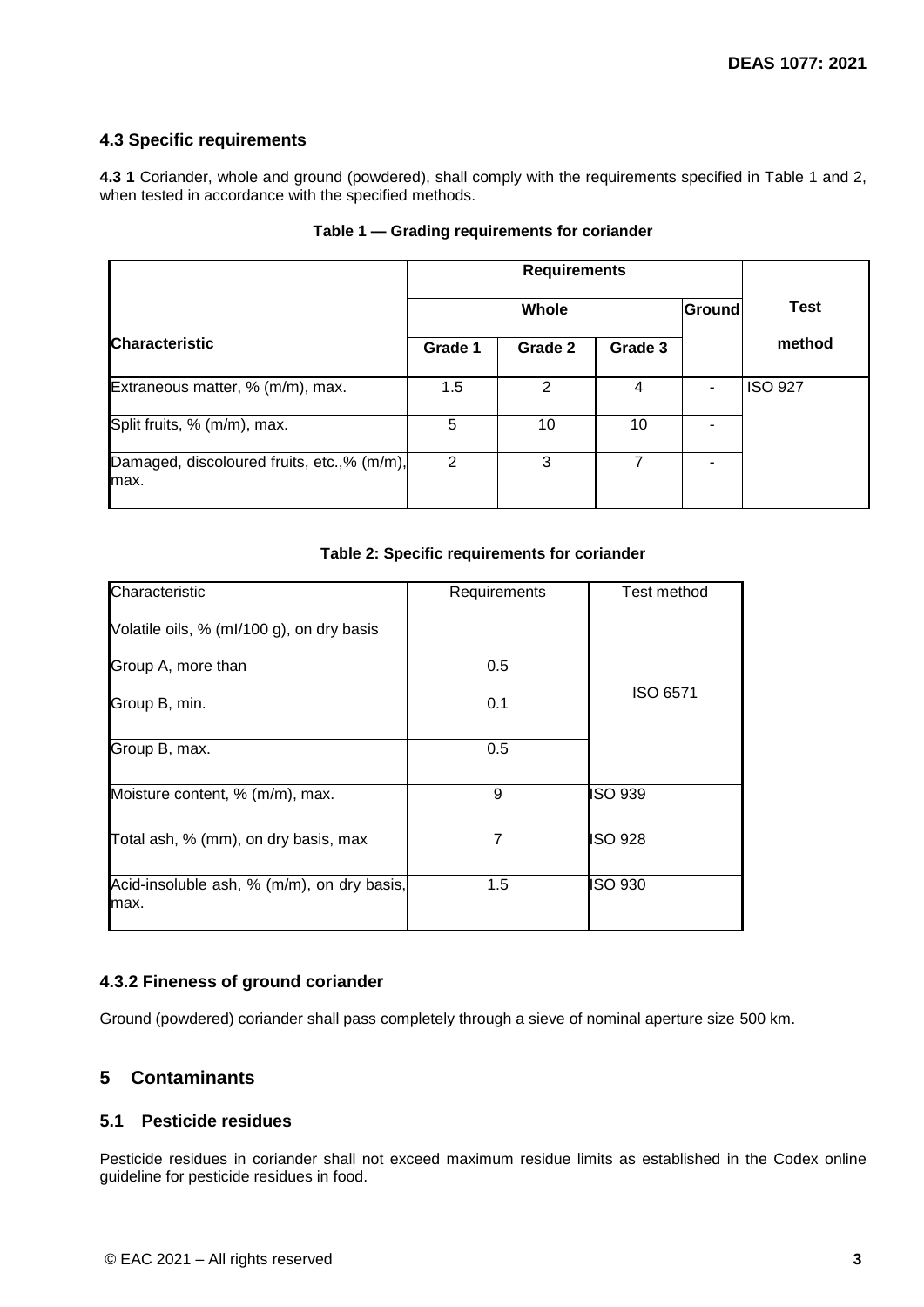### **5.2 Heavy metals**

Heavy metals in coriander shall not exceed maximum heavy metal limits as stipulated in CODEX STAN 193.

#### **5.3 Aflatoxin limits**

Total aflatoxin shall not exceed 10 µg/kg and aflatoxin B1 shall not exceed 5 µg/kg when tested with ISO 16050.

# **6 Hygiene**

Coriander shall be manufactured and handled in a hygienic manner in accordance with EAS 39 and shall comply with the microbiological limits stipulated in Table 2 when tested in accordance with the methods specified therein.

| S/No | <b>Characteristic</b>          | <b>Requirement</b> | <b>Test method</b> |
|------|--------------------------------|--------------------|--------------------|
| ь.   | Total plate count, cfu/g, max. | 10 <sup>5</sup>    | ISO 4833-1         |
| ii.  | Salmonella spp., per 25 g      | Absent             | ISO 6579           |
| iii. | E coli, MPN/g, max.            | Absent             | ISO 16649-2        |

**Table 2 — Microbiological requirements for coriander**

### **7. Packaging**

Whole or ground (powdered) coriander shall be packaged in food grade packaging material that secures the integrity and the safety of the product.

# **8. Labelling**

In addition to the requirements of EAS 38, EAS 803 and EAS 804, each container shall be legibly and indelibly labelled with the following information:

- a) name of the product as "Coriander";
- b) trade name or brand name if any;
- c) name, physical and postal address of manufacturer and / or packer;
- d) batch or code number;
- e) net weight;
- f) a complete list of ingredients in descending order of proportions;
- g) storage conditions;
- h) instructions for use;
- i) country of origin: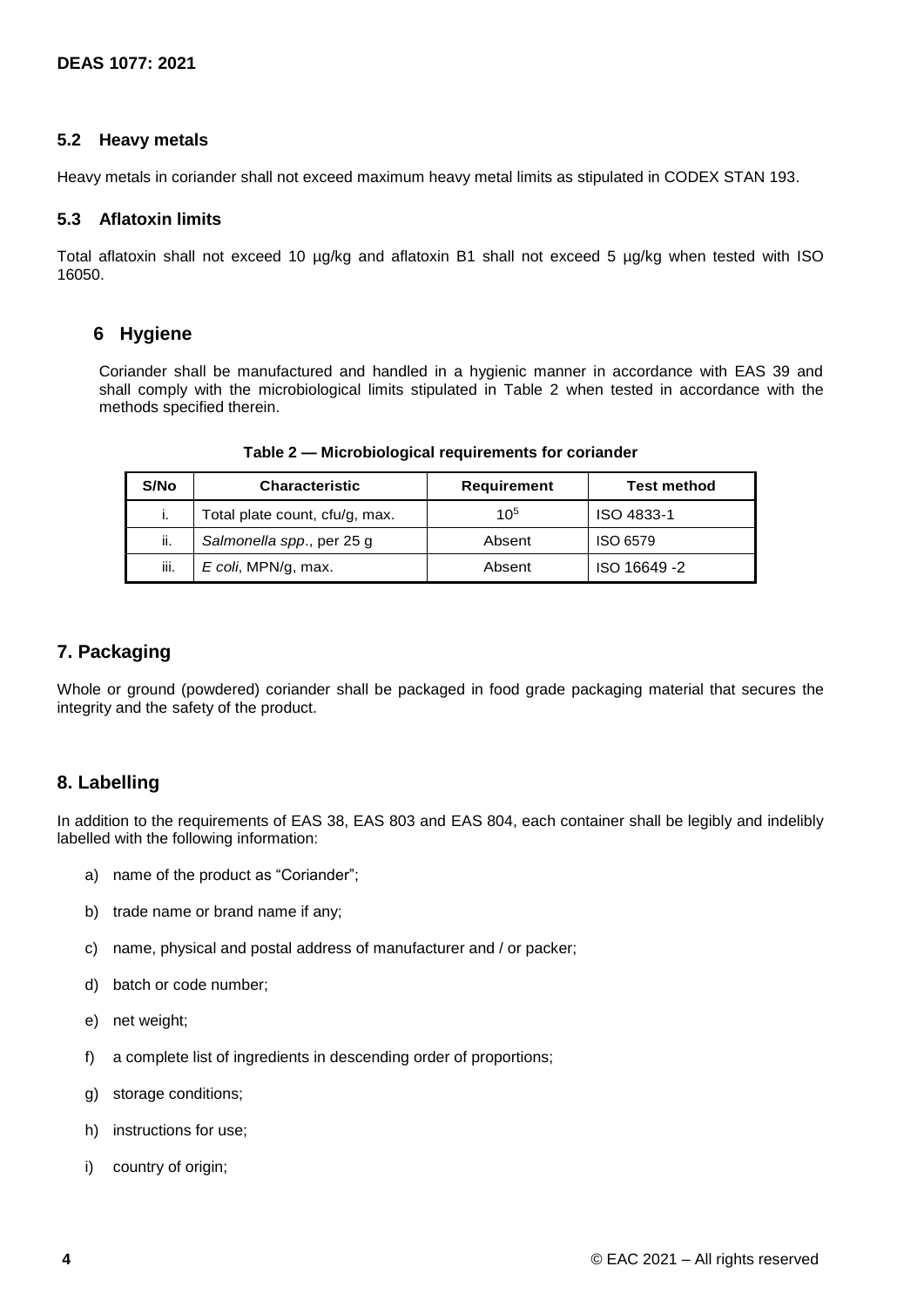- j) best before;
- k) year of harvest; and
- l) storage condition

# **9 Sampling**

Sampling shall be carried out as specified in ISO 948.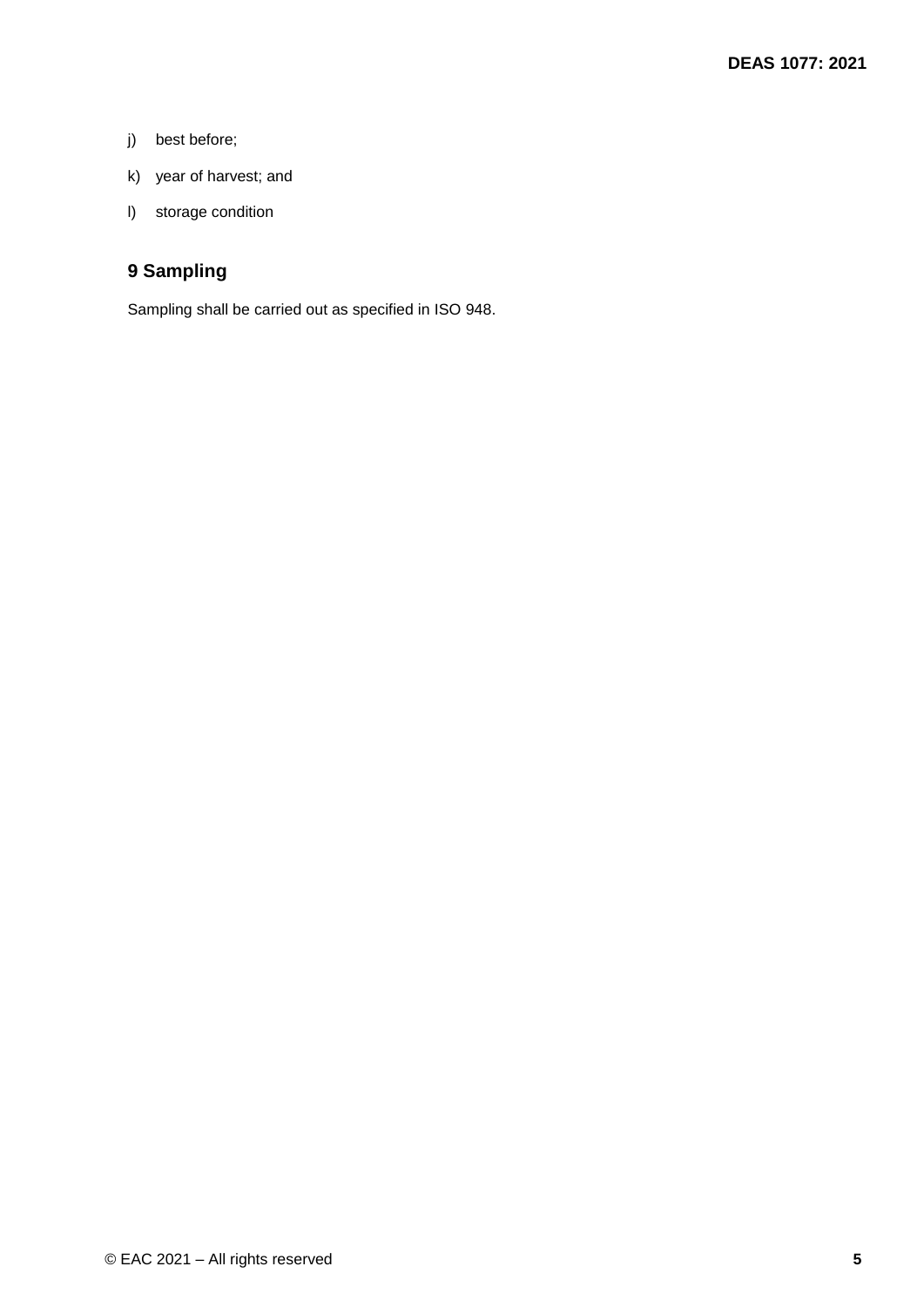# **Annex A**

(informative)

# **Recommendations relating to storage and transport conditions**

Packages of coriander shall be stored in covered premises, well protected from the sun, rain and excessive heat.

The storeroom shall be dry, free from unpleasant odours and protected against entry of insects and other vermin. Ventilation shall be adjusted in such a way as to give good ventilation during dry weather and to be fully closed under damp conditions. Suitable provisions shall be made for fumigation of store rooms.

Packages shall be handled and transported in such a way that they are protected from the rain, sun or other sources of excessive heat, unpleasant odours and any other contamination (especially in the holds of ships).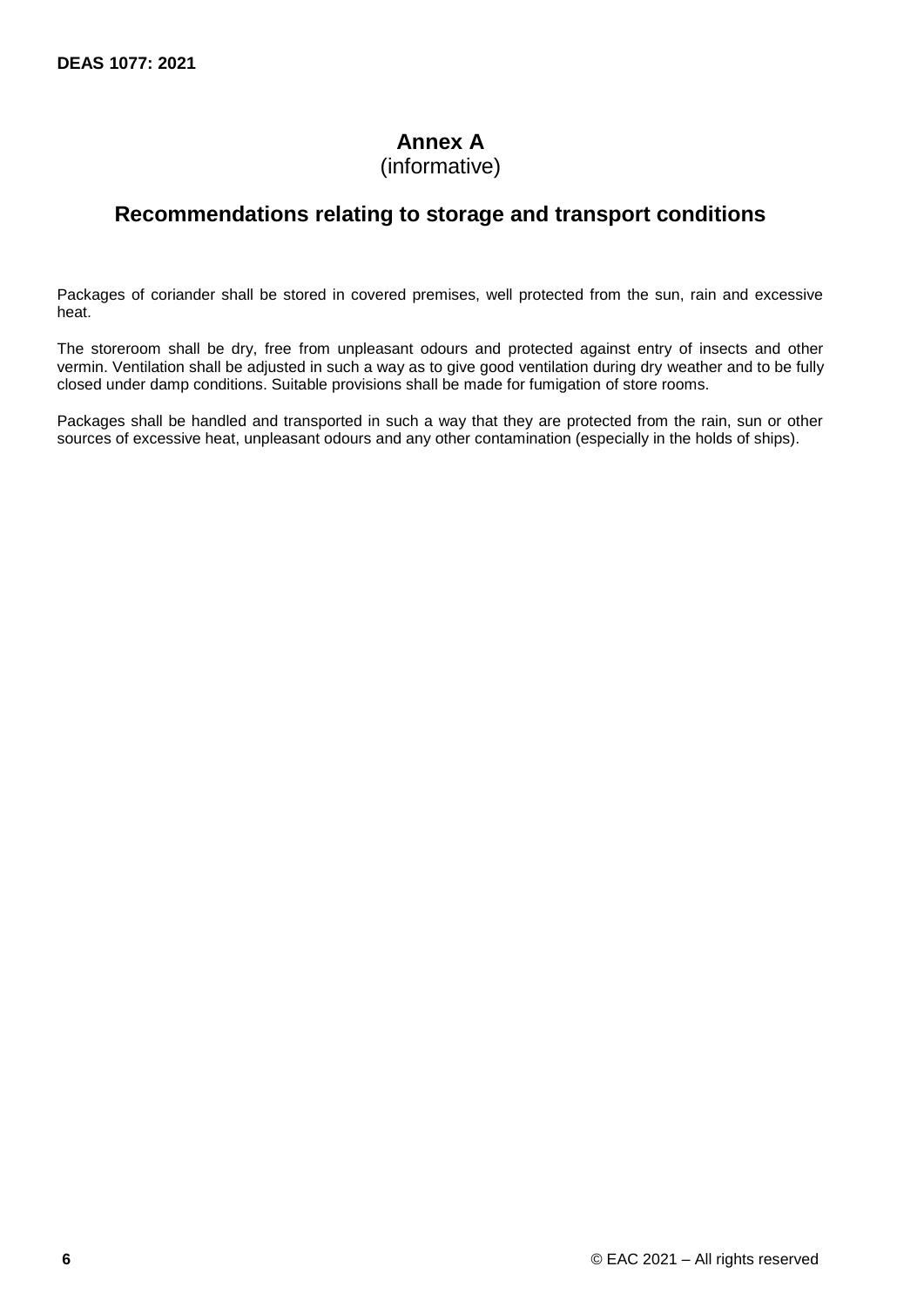# **Bibliography**

[1] ISO 2256:1996*: Coriander (Coriandrum sativum L.), whole or ground (powdered) - Specification*